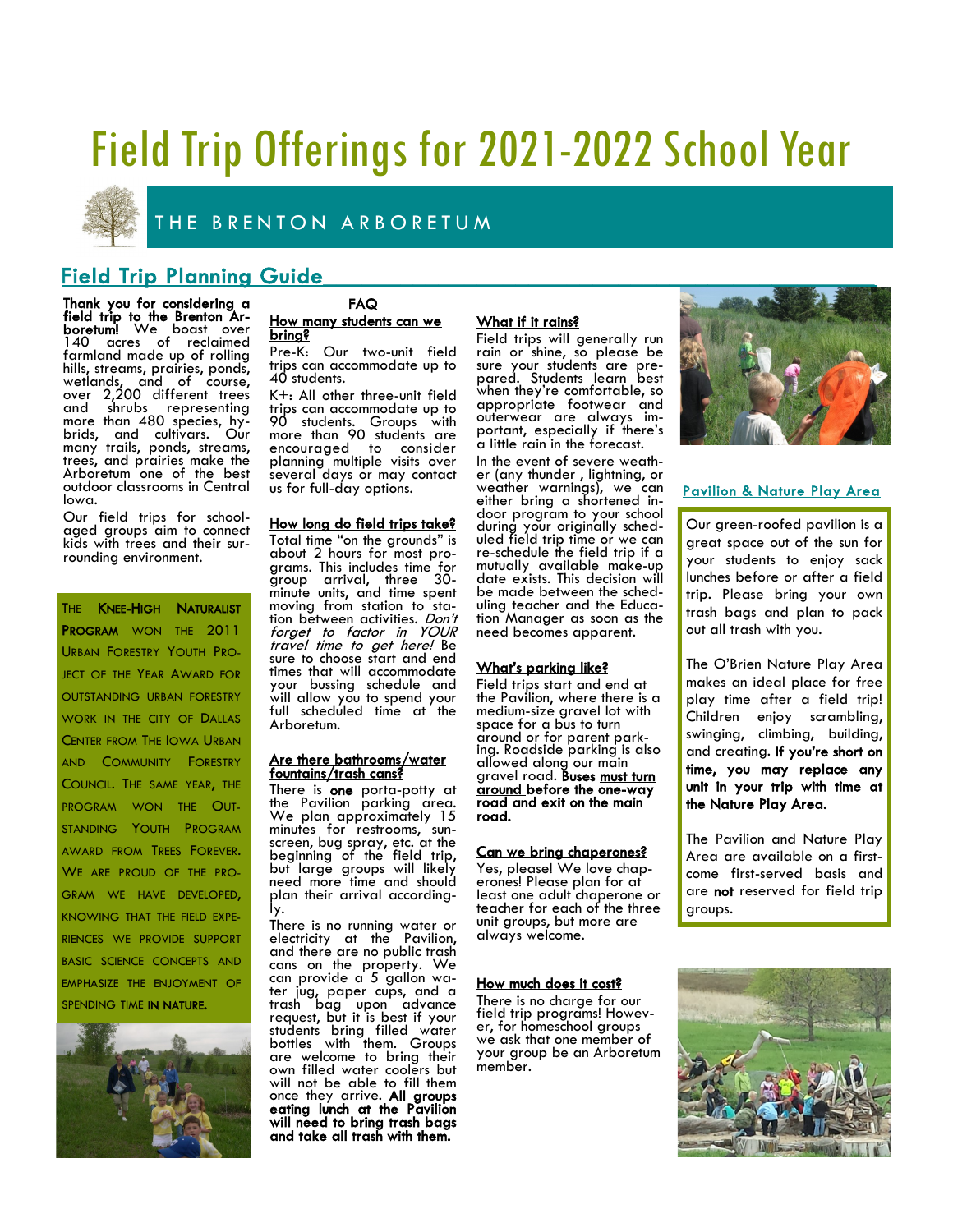# Reinforcing Iowa & Common Core Standards and Concepts

| <b>Grade Level</b> |           | <b>Science</b>                                                                                           | Social Stud-<br>ies | Math               | Literacy           | 21st Century<br><b>Skills</b> |
|--------------------|-----------|----------------------------------------------------------------------------------------------------------|---------------------|--------------------|--------------------|-------------------------------|
| Preschool          | $\bullet$ | Children gather information and conduct investiga-                                                       | $-4.1.PS.4$         | $\bullet$ 7.1.PS.1 | $\bullet$ 6.1.PS.1 | Social/Emotional              |
|                    |           | tions to address their wonderings and test solutions                                                     | $-4.1.PS.5$         | • 7.1.PS.5         | 6.1.PS.2           | $\bullet$ 1.1.PS.1            |
|                    |           | to problems.                                                                                             | $-4.1.FS.6$         | • 7.2.PS.3         | $\bullet$ 6.1.PS.3 | $\bullet$ 1.1.PS.2            |
|                    |           | 8.1.PS.1                                                                                                 | $\bullet$ 4.1.PS.7  | • 7.3.PS.1         | $\bullet$ 6.1.PS.4 | $\bullet$ 1.1.PS.3            |
|                    |           | 8.1.PS.3                                                                                                 | $-4.2.PS.4$         | • 7.3.PS.3         | 6.1.PS.5           | $\bullet$ 1.1.PS.4            |
|                    |           | 8.1.PS.4<br>٠                                                                                            | $-4.3.FS.1$         | • 7.4.PS.1         | $\bullet$ 6.1.PS.6 | • 1.2.PS.1                    |
|                    |           | 8.1.PS.5                                                                                                 | $-4.3.PS.2$         | • 7.4.PS.2         | 6.2.PS.5           | • 1.2.PS.2                    |
|                    |           | 8.1.PS.6                                                                                                 | $-4.3.PS.3$         | • 7.4.PS.3         |                    | $-1.2.PS.3$                   |
|                    |           | 8.1.PS.7                                                                                                 | $-4.3.PS.4$         | • 7.4.PS.5         |                    | $\bullet$ 1.2.PS.4            |
|                    | $\bullet$ | Children use reasoning to make sense of infor-                                                           | $-4.3.PS.5$         | • 7.4.FS.6         |                    | • 1.2.PS.5                    |
|                    |           | mation and design solutions to problems in their<br>environment.                                         | $-4.4.FS.1$         | • 7.5.PS.1         |                    | • 1.2.PS.6                    |
|                    |           | 8.2.PS.2<br>$\bullet$                                                                                    |                     | • 7.5.PS.2         |                    | • 1.3.PS.1                    |
|                    |           | 8.2.PS.3<br>٠                                                                                            |                     | • 7.5.PS.3         |                    | • 1.3.PS.2                    |
|                    |           | 8.2.PS.4                                                                                                 |                     | • 7.5.PS.4         |                    | • 1.3.PS.4                    |
|                    |           | 8.2.PS.6                                                                                                 |                     | • 7.5.PS.5         |                    | • 1.3.PS.5                    |
|                    |           | Children share information and understanding                                                             |                     |                    |                    | $\bullet$ 1.4.PS.1            |
|                    |           | about experiences in their environment.                                                                  |                     |                    |                    | • 1.4.PS.2                    |
|                    |           | 8.3.PS.1<br>$\bullet$                                                                                    |                     |                    |                    | $\bullet$ 1.4.PS.3            |
|                    |           | 8.3.PS.3                                                                                                 |                     |                    |                    | $\bullet$ 1.4.PS.4            |
|                    |           | 8.3.PS.4                                                                                                 |                     |                    |                    | $\bullet$ 1.4.PS.5            |
|                    |           |                                                                                                          |                     |                    |                    | • 1.4.PS.6                    |
|                    |           |                                                                                                          |                     |                    |                    | • 1.4.PS.7                    |
| Kindergarten •     |           | K-LS1-1 Use observations to describe patterns of                                                         | $\bullet$ SS.K.16   | $\bullet$ K.CC.B.4 | $\bullet$ SL.K.1   | $• 21.K-2.E.S.1$              |
|                    |           | what plants and animals (including humans) need to                                                       | $\bullet$ SS.K.19   | $\bullet$ K.CC.B.5 | $\bullet$ SL.K.2   | $• 21.K-2.ES.2$               |
|                    |           | survive.                                                                                                 |                     | $\bullet$ K.CC.C.6 | $\bullet$ SL.K.3   | $• 21.K-2.ES.3$               |
|                    |           | K-ESS2-2 Construct an argument supported by                                                              |                     | $\bullet$ K.MD.A.1 | $\bullet$ SL.K.4   | $• 21.K-2.ES.4$               |
|                    |           | evidence for how plants and animals (including<br>humans) can change the environment to meet their       |                     | $\bullet$ K.MD.A.2 | $\bullet$ SL.K.6   | • 21.K-2.ES.5                 |
|                    |           | needs.                                                                                                   |                     | $\bullet$ K.G.A.1  | $\bullet$ L.K.1    | $• 21.K-2.HL.2$               |
|                    | $\bullet$ | K-ESS3-1 Use a model to represent the relationship                                                       |                     | $\bullet$ K.G.A.2  | $\bullet$ L.K.5    | $• 21.K-2.HL.3$               |
|                    |           | between the needs of different plants or animals.                                                        |                     |                    |                    | $• 21.K-2.HL.5$               |
|                    | ٠         | K-PS3-1 Make observations to determine the ef-                                                           |                     |                    |                    |                               |
| <b>First Grade</b> |           | 1-LS1-1 Use materials to design a solution to a                                                          | $\bullet$ SS.1.20   | $\bullet$ 1.MD.A.1 | $\bullet$ SL.1.1   | $• 21.K-2.E.S.1$              |
|                    |           | human problem by mimicking how plants and/or                                                             |                     | $\bullet$ 1.MD.A.2 | $\bullet$ SL.1.2   | • 21.K-2.ES.2                 |
|                    |           | animals use their external parts to help them sur-                                                       |                     |                    | $\bullet$ SL.1.3   | $• 21.K-2.E.S.3$              |
|                    |           | vive, grow, and meet their needs.                                                                        |                     |                    | $\bullet$ SL.1.4   | $• 21.K-2.ES.4$               |
|                    | $\bullet$ | 1-LS1-2 Read texts and use media to determine                                                            |                     |                    | $\bullet$ SL.1.6   | • 21.K-2.ES.5                 |
|                    |           | patterns in behavior of parents and offspring that<br>help offspring survive.                            |                     |                    | $\bullet$ L.1.1    | $• 21.K-2.HL.2$               |
|                    |           | 1-LS3-1 Make observations to construct an evi-                                                           |                     |                    | $\bullet$ L.1.5    | $\bullet$ 21.K-2.HL.3         |
|                    |           | dence-based account that young plants and ani-                                                           |                     |                    | $\bullet$ L.1.6    | $• 21.K-2HL.5$                |
|                    |           | mals are like, but not exactly like, their parents.                                                      |                     |                    |                    |                               |
|                    | $\bullet$ | 1-ESS1-2 Make observations at different times of<br>year to relate the amount of daylight to the time of |                     |                    |                    |                               |
|                    |           | year.                                                                                                    |                     |                    |                    |                               |
|                    |           | 1-PS4-1 Plan and conduct investigations to provide<br>evidence that vibrating materials can make sound   |                     |                    |                    |                               |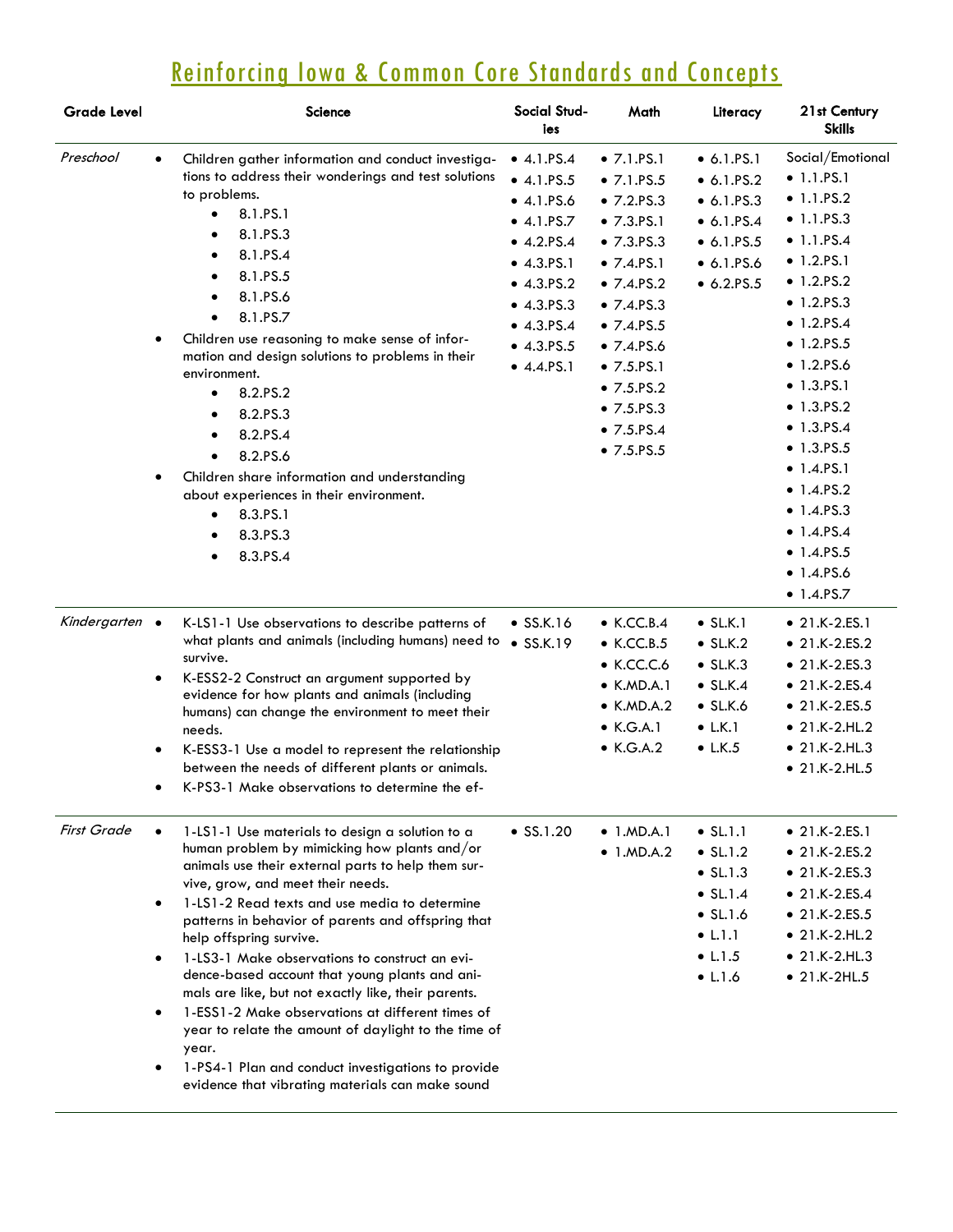| Grade<br>Level  | Science                                                                                                                                                                                                                                                                                                                                                                                                                                                                                                                                                                                                                                                                                                                                                                                                                                                                                                                                                                                                                                                                                                                                                                                                                             | Social<br><b>Studies</b>             | Math                                                                                                                                | Literacy                                                                                                                                                | 21st Century<br><b>Skills</b>                                                                                                                                                                        |
|-----------------|-------------------------------------------------------------------------------------------------------------------------------------------------------------------------------------------------------------------------------------------------------------------------------------------------------------------------------------------------------------------------------------------------------------------------------------------------------------------------------------------------------------------------------------------------------------------------------------------------------------------------------------------------------------------------------------------------------------------------------------------------------------------------------------------------------------------------------------------------------------------------------------------------------------------------------------------------------------------------------------------------------------------------------------------------------------------------------------------------------------------------------------------------------------------------------------------------------------------------------------|--------------------------------------|-------------------------------------------------------------------------------------------------------------------------------------|---------------------------------------------------------------------------------------------------------------------------------------------------------|------------------------------------------------------------------------------------------------------------------------------------------------------------------------------------------------------|
| Second<br>Grade | 2-LS2-1 Plan and conduct an investigation to determine if<br>plants need sunlight and water to grow.<br>2-LS2-2 Develop a simple model that mimics the function of an<br>$\bullet$<br>animal dispersing seeds or pollinating plants.<br>2-LS4-1 Make observations of plants and animals to compare<br>$\bullet$<br>the diversity of life in different habitats.<br>2-ESS2-1 Compare multiple solutions designed to slow or pre-<br>$\bullet$<br>vent wind or water from changing the shape of the land.<br>2-ESS2-2 Develop a model to represent the shapes and kinds<br>$\bullet$<br>of land and bodies of water in an area.<br>2-ESS2-3 Obtain information to identify where water is found<br>$\bullet$<br>on Earth and that it can be solid or liquid.                                                                                                                                                                                                                                                                                                                                                                                                                                                                          | $\bullet$ SS.2.24                    | $\bullet$ 2.0A.C.3<br>$\bullet$ 2.MD.A.1<br>$\bullet$ 2.MD.A.2<br>$\bullet$ 2.MD.A.3<br>$\bullet$ 2.MD.A.4<br>$\bullet$ 2.MD.D.IA.2 | $\bullet$ SL.2.1<br>$\bullet$ SL.2.2<br>$\bullet$ SL.2.6<br>$\bullet$ L.2.1<br>$\bullet$ L.2.3<br>$\bullet$ L.2.4<br>$\bullet$ L.2.5<br>$\bullet$ L.2.6 | • W.2.8 • 21.K-2.ES.1<br>$• 21.K-2.ES.2$<br>$\bullet$ 21.K-2.ES.3<br>• $SL.2.3$ • 21.K-2.ES.4<br>• $SL.2.4$ • 21.K-2.ES.5<br>$\bullet$ 21.K-2.HL.2<br>$\bullet$ 21.K-2.HL.3<br>$\bullet$ 21.K-2.HL.5 |
| Third<br>Grade  | 3-LS1-1 Develop models to describe that organisms have<br>$\bullet$<br>unique and diverse life cycles but all have in common birth,<br>growth, reproduction, and death.<br>3-LS2-1 Construct an argument that some animals form groups<br>$\bullet$<br>that help members survive.<br>3-LS3-1 Analyze and interpret data to provide evidence that<br>$\bullet$<br>plants and animals have traits inherited from their parents and<br>that variation of these traits exists in a group of similar organ-<br>isms.<br>3-LS3-2 Use evidence to support the explanation that traits<br>٠<br>can be influenced by the environment.<br>3-LS4-2 Use evidence to construct an explanation for how the<br>٠<br>variations in characteristics among individuals of the same spe-<br>cies may provide advantages in surviving, finding mates, and<br>reproducing.<br>3-LS4-3 Construct an argument with evidence that in a particu-<br>٠<br>lar habitat some organisms can survive well, some survive less<br>well, and some cannot survive at all.<br>3-LS4-4 Make a claim about the merit of a solution to a prob-<br>$\bullet$<br>lem caused when the environment changes and the types of<br>plants and animals that live there may change. |                                      |                                                                                                                                     | $\bullet$ SL.3.1<br>$\bullet$ SL.3.2<br>$\bullet$ SL.3.3<br>$\bullet$ SL.3.4<br>$\bullet$ SL.3.6<br>$\bullet$ L.3.1<br>$\bullet$ L.3.3                  | • W.3.7 • 21.3-5.ES.1<br>• $W.3.8$ • 21.3-5.ES.2<br>$\bullet$ 21.3-5.ES.3<br>$\bullet$ 21.3-5.ES.4<br>• 21.3-5.ES.5                                                                                  |
| Fourth<br>Grade | 4-LS1-1 Construct an argument that plants and animals have<br>internal and external structures that function to support surviv-<br>al, growth, behavior, and reproduction.<br>4-LS1-2 Use a model to describe that animals receive differ-<br>$\bullet$<br>ent types of information through their senses, process the infor-<br>mation in their brain, and respond to the information in differ-<br>ent ways.<br>4-ESS2-1 Make observations and/or measurements to provide<br>$\bullet$<br>evidence of the effects of weathering or the rate of erosion by<br>water, ice, wind, or vegetation.                                                                                                                                                                                                                                                                                                                                                                                                                                                                                                                                                                                                                                      | $\bullet$ SS.4.5<br>$\bullet$ SS.4.6 | $\bullet$ 4.MD.A.1<br>• 4.G.A.3                                                                                                     | $\bullet$ SL.4.1<br>$\bullet$ SL.4.4<br>$\bullet$ SL.4.6<br>$\bullet$ L.4.1<br>$\bullet$ L.4.3<br>$\bullet$ L.4.6                                       | • W.4.7 • 21.3-5.ES.1<br>• W.4.8 • 21.3-5.ES.2<br>$\bullet$ 21.3-5.ES.3<br>• $SL.4.2$ • 21.3-5.ES.4<br>• $SL.4.3$ • 21.3-5.ES.5                                                                      |
| Fifth<br>Grade  | 5-LS1-1 Support an argument that plants get the materials<br>they need for growth chiefly from air and water.<br>5-LS2-1 Develop a model to describe the movement of matter<br>٠<br>among plants, animals, decomposers, and the environment.<br>5-PS2-1 Support an argument that the gravitational force<br>$\bullet$<br>exerted by Earth on objects is down<br>5-PS3-1 Use models to describe that energy in animals' food<br>٠<br>used for body repair, growth, motion, and to maintain body<br>warmth) was once energy from the sun.                                                                                                                                                                                                                                                                                                                                                                                                                                                                                                                                                                                                                                                                                             |                                      | $\bullet$ 5.MD.A.1<br>• 5.MD.C.3<br>$\bullet$ 5.MD.C.4<br>$\bullet$ 5.MD.C.5                                                        | $\bullet$ SL.5.1<br>$\bullet$ SL.5.3<br>$\bullet$ SL.5.4<br>$\bullet$ SL.5.6<br>$\bullet$ L.5.1<br>$\bullet$ L.5.3                                      | $\bullet$ W.5.8 $\bullet$ 21.3-5.ES.1<br>$W.5.9$ $\bullet$ 21.3-5.ES.2<br>$\bullet$ 21.3-5.ES.3<br>• SL.5.2 • 21.3-5.ES.4<br>$\bullet$ 21.3-5.ES.5                                                   |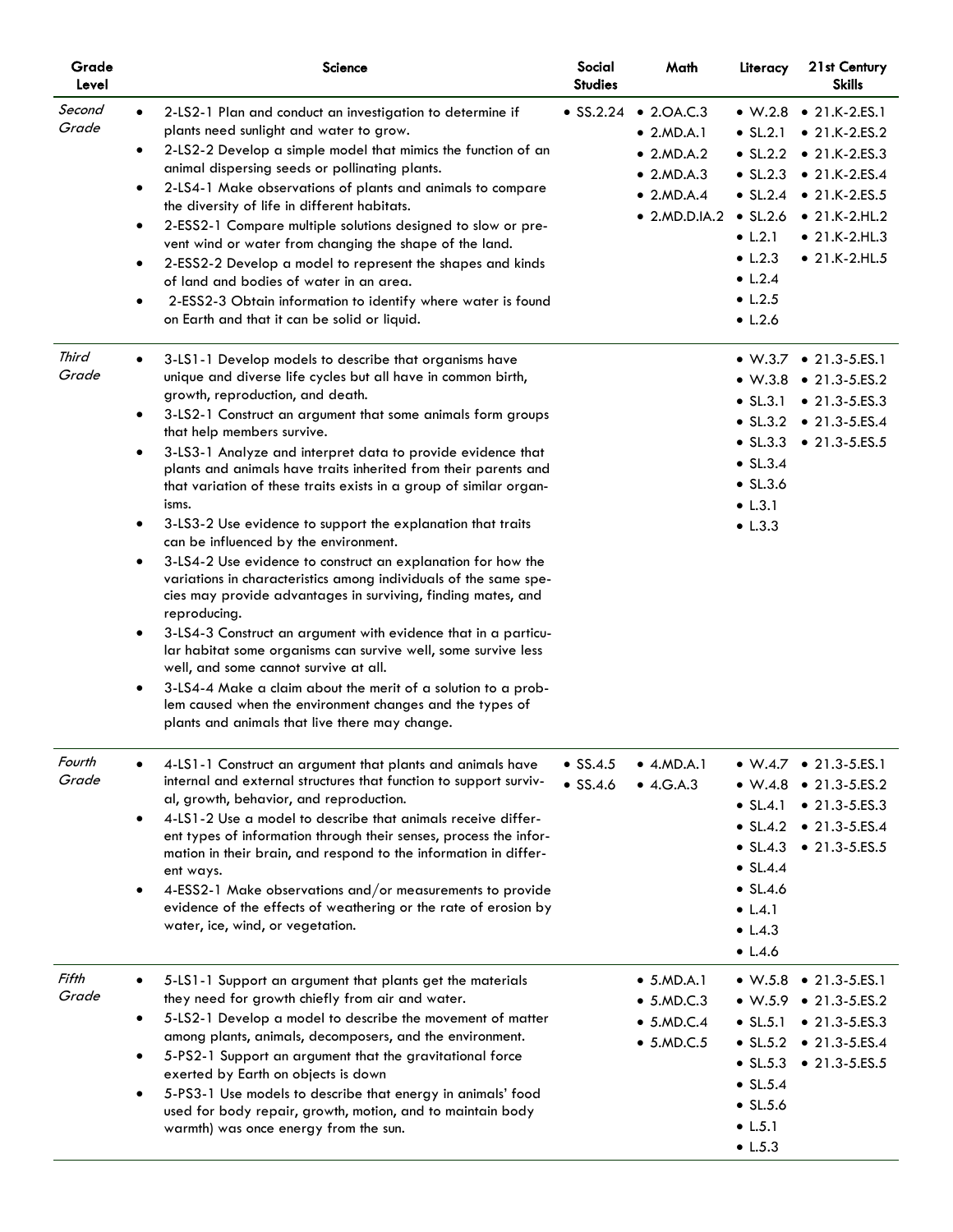|                                     |                                                                     |                           | <u> 2021–2022 Field Trip Booking Form</u>                                                                               |
|-------------------------------------|---------------------------------------------------------------------|---------------------------|-------------------------------------------------------------------------------------------------------------------------|
|                                     |                                                                     |                           | Complete this form and return by email to                                                                               |
|                                     |                                                                     |                           | rentals@thebrentonarboretum.org                                                                                         |
|                                     |                                                                     |                           | at least 4 weeks before your requested trip date.                                                                       |
| Teacher Contact Phone: __________   | (this is the number we'll use to contact you in case of things like |                           |                                                                                                                         |
| severe weather, a cell # is best)   |                                                                     |                           | Field trips are offered by appointment only.                                                                            |
|                                     | (this is the email we'll use to confirm your trip)                  |                           | Submitting this form does not confirm your trip.<br>Confirmation will be made by email to the email                     |
| Reason for coming to the Arboretum: |                                                                     |                           | address provided on this form.                                                                                          |
|                                     |                                                                     |                           |                                                                                                                         |
|                                     |                                                                     | Preferred Program Date:   |                                                                                                                         |
|                                     |                                                                     |                           |                                                                                                                         |
|                                     |                                                                     |                           |                                                                                                                         |
| How many students?                  |                                                                     |                           |                                                                                                                         |
|                                     |                                                                     |                           | In the event of severe weather, a shortened program can be<br>brought to your classroom during your regularly-scheduled |
| Grade level (or range):             |                                                                     |                           | field trip time. No rain dates will be scheduled ahead of time.                                                         |
|                                     |                                                                     |                           |                                                                                                                         |
| Preferred Program Time:             |                                                                     |                           |                                                                                                                         |
|                                     |                                                                     |                           | AM Program Arrival time__________ Departure time________ -or- PM Program Arrival time________ Departure time_______     |
|                                     | (2 hours from arrival)                                              |                           | (2 hours from arrival)                                                                                                  |
|                                     |                                                                     |                           |                                                                                                                         |
|                                     | Extras outside of scheduled program time:                           |                           |                                                                                                                         |
|                                     |                                                                     |                           |                                                                                                                         |
| Lunch at Pavilion                   |                                                                     | Use Nature Play Area      | Arboretum Provided Water Jug                                                                                            |
|                                     |                                                                     |                           |                                                                                                                         |
|                                     |                                                                     | <b>Program Selection:</b> |                                                                                                                         |
|                                     |                                                                     |                           |                                                                                                                         |
|                                     | Inchworm Investigators                                              |                           | <b>Knee-High Naturalists</b><br>$K-2+$                                                                                  |
|                                     | Pre-K+                                                              |                           |                                                                                                                         |
|                                     | <b>Learning Through Play</b>                                        |                           | <b>Classic Field Trip</b>                                                                                               |
|                                     | Unit 1: Leaf Friend                                                 |                           | Unit 1: Leaf Friend                                                                                                     |
|                                     | Unit 2: Nature Play                                                 |                           | Unit 2: Insect Safari                                                                                                   |
|                                     |                                                                     |                           | Unit 3: Aquatic Odyssey                                                                                                 |
|                                     |                                                                     |                           |                                                                                                                         |
|                                     |                                                                     |                           |                                                                                                                         |
|                                     |                                                                     |                           | Please include any special requests or additional information we may need to know about your group here.                |
|                                     |                                                                     |                           |                                                                                                                         |
|                                     |                                                                     |                           |                                                                                                                         |
|                                     |                                                                     |                           |                                                                                                                         |
|                                     |                                                                     |                           |                                                                                                                         |
|                                     |                                                                     |                           |                                                                                                                         |